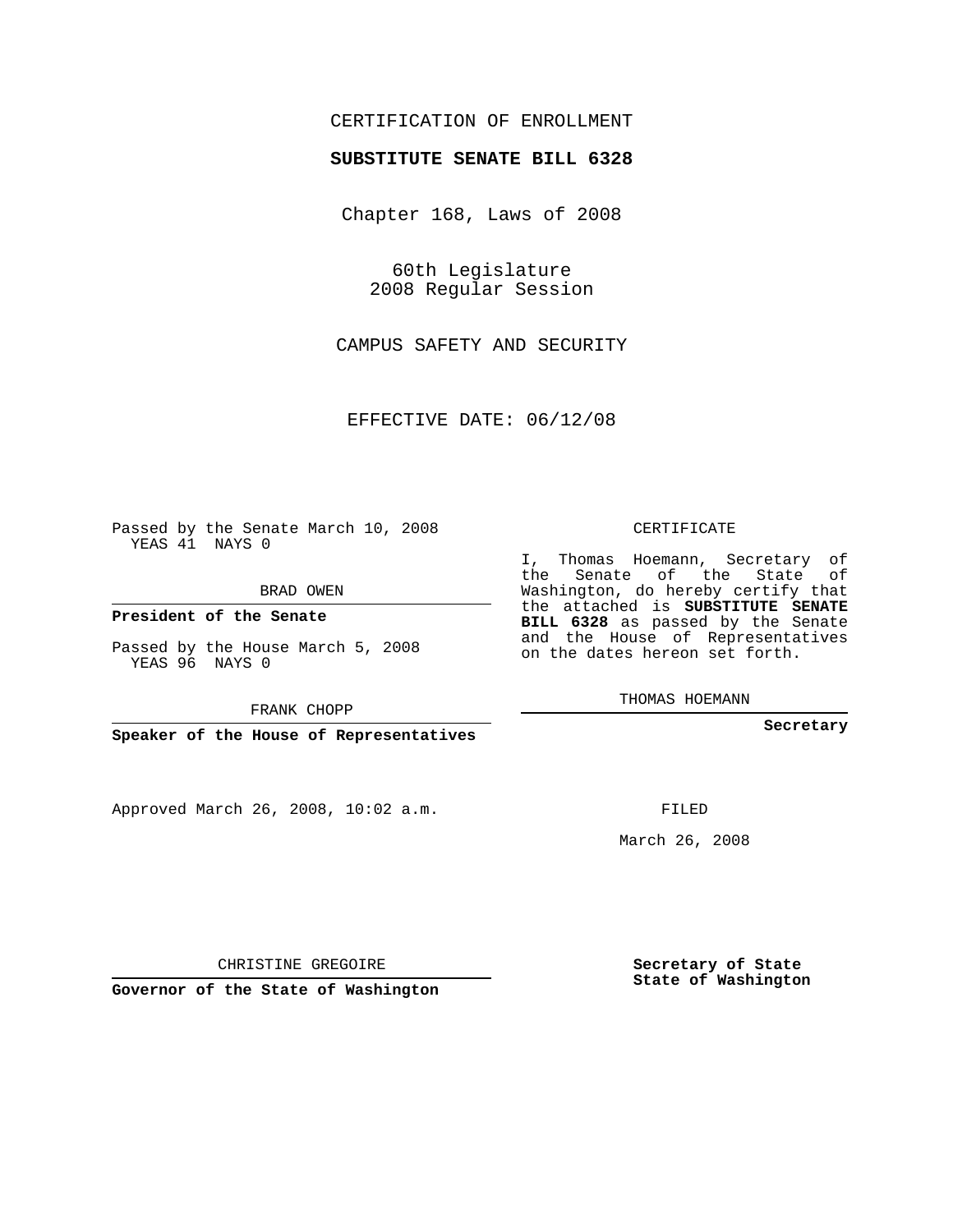# **SUBSTITUTE SENATE BILL 6328** \_\_\_\_\_\_\_\_\_\_\_\_\_\_\_\_\_\_\_\_\_\_\_\_\_\_\_\_\_\_\_\_\_\_\_\_\_\_\_\_\_\_\_\_\_

\_\_\_\_\_\_\_\_\_\_\_\_\_\_\_\_\_\_\_\_\_\_\_\_\_\_\_\_\_\_\_\_\_\_\_\_\_\_\_\_\_\_\_\_\_

## AS AMENDED BY THE HOUSE

Passed Legislature - 2008 Regular Session

## **State of Washington 60th Legislature 2008 Regular Session**

**By** Senate Higher Education (originally sponsored by Senators Kohl-Welles, Shin, Schoesler, Kilmer, Delvin, McAuliffe, and Rasmussen; by request of Governor Gregoire)

READ FIRST TIME 02/07/08.

1 AN ACT Relating to campus safety; amending RCW 28B.10.569; adding 2 a new section to chapter 28B.10 RCW; and creating a new section.

3 BE IT ENACTED BY THE LEGISLATURE OF THE STATE OF WASHINGTON:

 4 **Sec. 1.** RCW 28B.10.569 and 1990 c 288 s 7 are each amended to read 5 as follows:

 (1) Each institution of higher education with a commissioned police force shall report to the Washington association of sheriffs and police chiefs or its successor agency, on a monthly basis, crime statistics for the Washington state uniform crime report, in the format required by the Washington association of sheriffs and police chiefs, or its successor agency. Institutions of higher education which do not have commissioned police forces shall report crime statistics through appropriate local law enforcement agencies.

 (2) Each institution of higher education shall publish and distribute a report which shall be updated annually and which shall include the crime statistics as reported under subsection (1) of this section for the most recent three-year period. Upon request, the institution shall provide the report to every person who submits an application for admission to either a main or branch campus, and to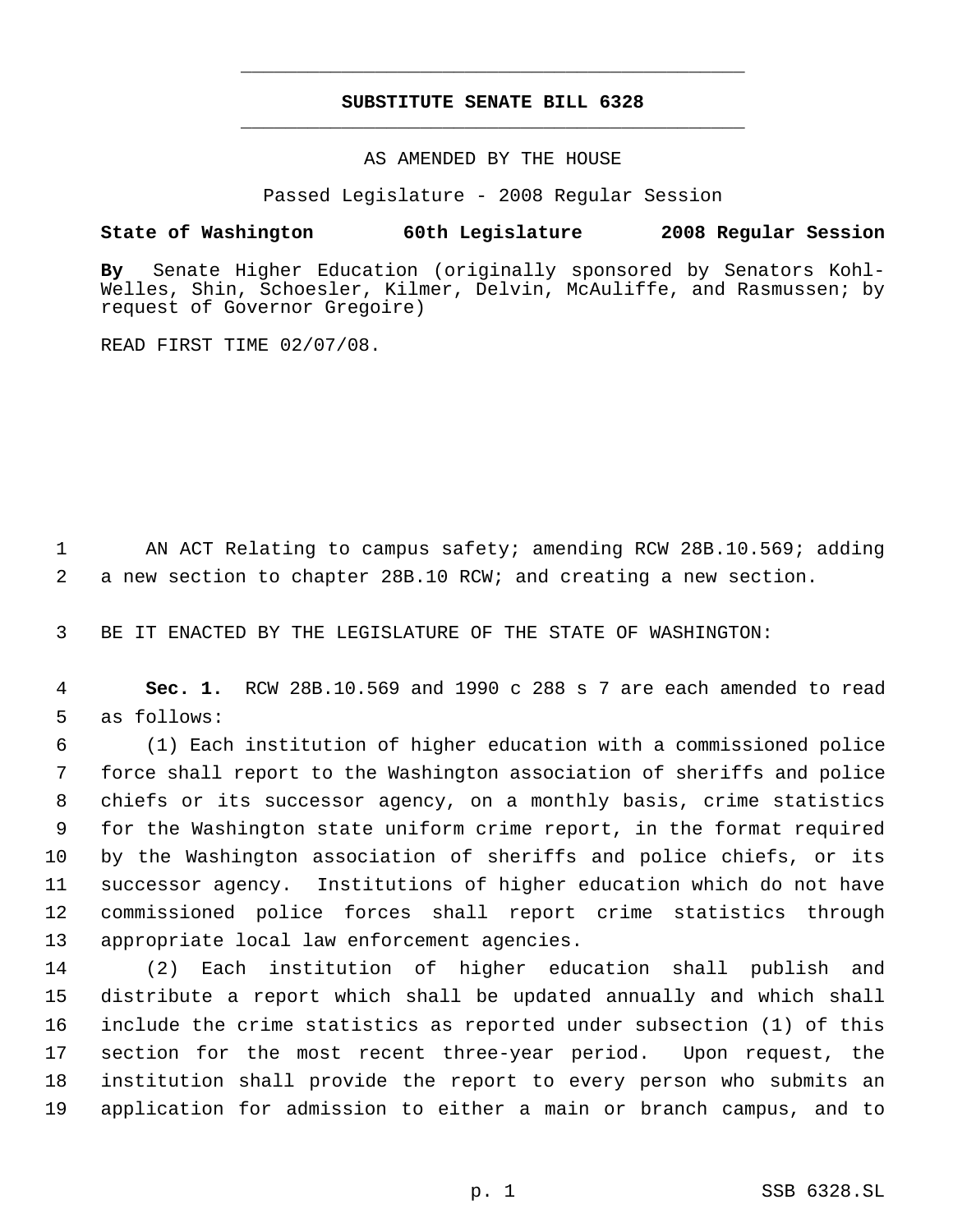each new employee at the time of employment. In its acknowledgment of receipt of the formal application for admission, the institution shall notify the applicant of the availability of such information. The information also shall be provided on an annual basis to all students and employees. Institutions with more than one campus shall provide the required information on a campus-by-campus basis.

 (3)(a) Within existing resources, each institution of higher 8 education shall ((provide to every new student and new employee)) make 9 available to all students, faculty, and staff, and upon request to 10 other interested persons, ((information which follows the general categories for safety policies and procedures outlined in this section. 12 Such categories shall, at a minimum, include)) a campus safety plan that includes, at a minimum, the following:

(i) Data regarding:

15 (A) Campus enrollments( $(\frac{\tau}{l})$ );

16 (B) Campus nonstudent workforce profile( $(\tau)$ ); and

- 17 (C) The number ((and duties)) of campus security personnel( $(\tau)$ ):
- (ii) Policies, procedures, and programs related to:
- (A) Preventing and responding to violence and other campus 20 emergencies;
- (B) Setting the weapons policy on campus;
- 22 (C) Controlled substances as defined in RCW 64.44.010; and
- (D) Governing student privacy;
- (iii) Information about:
- (A) Sexual assault, domestic violence, and stalking, including contact information for campus and community victim advocates, 27 information on where to view or receive campus policies on complaints, and the name and contact information of the individual or office to whom students and employees may direct complaints of sexual assault, stalking, or domestic violence; and

 (B) Sexual harassment, including contact information for campus and community victim advocates, information on where to view or receive campus policies on complaints, and the name and contact information of the individual or office to whom students and employees may direct 35 complaints of sexual harassment;

- (iv) Descriptions of:
- 37 (A) Mutual assistance arrangements with state and local police( $(\tau$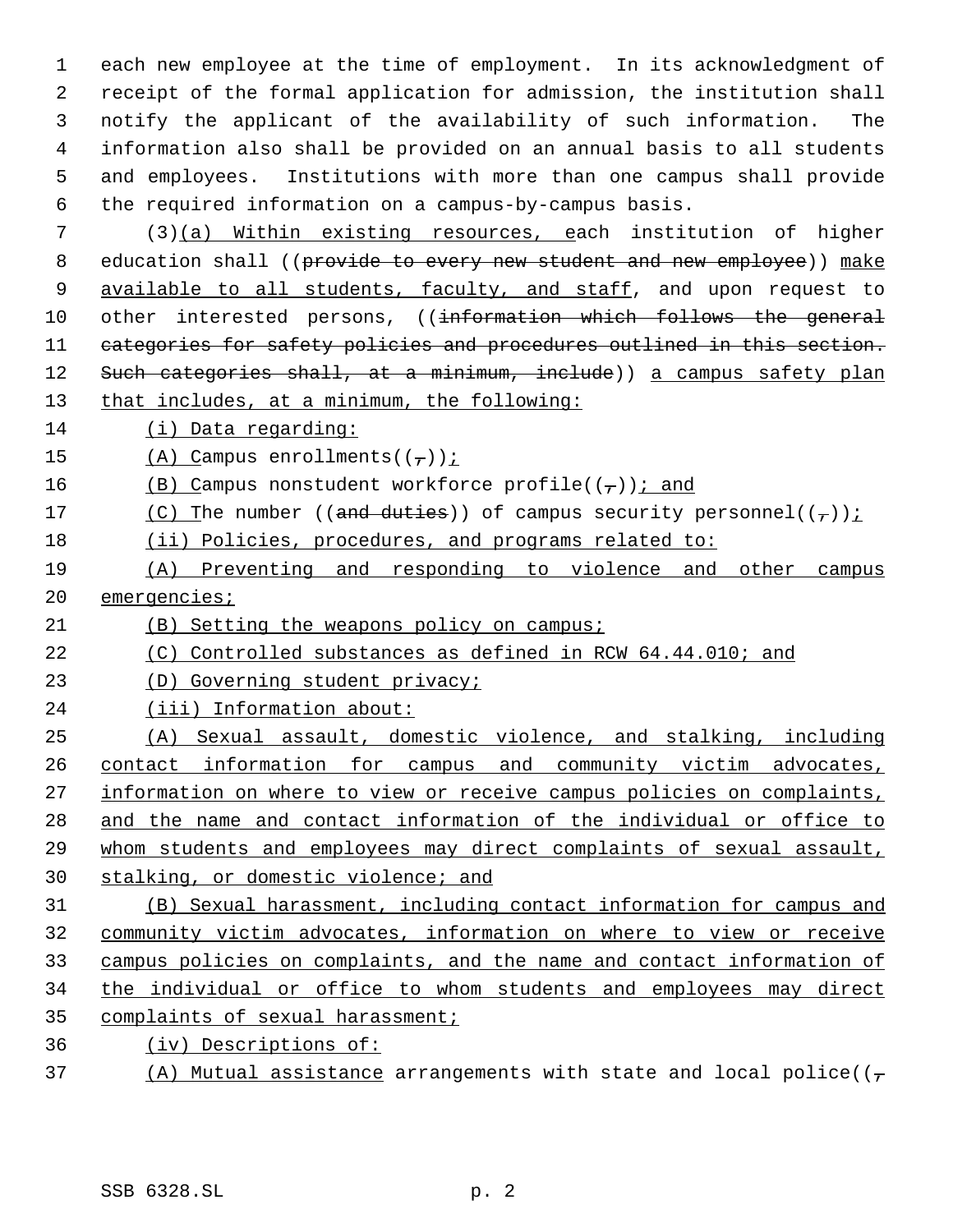| $\mathbf 1$ | sexual assault and domestic violence and policies on controlled                                                                                                                                                                                                                                                                                                                               |
|-------------|-----------------------------------------------------------------------------------------------------------------------------------------------------------------------------------------------------------------------------------------------------------------------------------------------------------------------------------------------------------------------------------------------|
| 2           | substances));                                                                                                                                                                                                                                                                                                                                                                                 |
| 3           | (B) Methods and options that persons with disabilities or special                                                                                                                                                                                                                                                                                                                             |
| 4           | needs have to access services and programs;                                                                                                                                                                                                                                                                                                                                                   |
| 5           | (C) Escort and transportation services that provide for individual                                                                                                                                                                                                                                                                                                                            |
| 6           | security;                                                                                                                                                                                                                                                                                                                                                                                     |
| 7           | (D) Mental health and counseling services available to students,                                                                                                                                                                                                                                                                                                                              |
| 8           | faculty, and staff;                                                                                                                                                                                                                                                                                                                                                                           |
| 9           | (E) Procedures for communicating with students, faculty, staff, the                                                                                                                                                                                                                                                                                                                           |
| 10          | public, and the media, during and following natural and nonnatural                                                                                                                                                                                                                                                                                                                            |
| 11          | emergencies.                                                                                                                                                                                                                                                                                                                                                                                  |
| 12          | ((Information)) (b) The campus safety plan shall include, for the                                                                                                                                                                                                                                                                                                                             |
| 13          | most recent academic year ((also shall include)):                                                                                                                                                                                                                                                                                                                                             |
| 14          | $(i)$ A description of ((any)) programs and services offered by ((an                                                                                                                                                                                                                                                                                                                          |
| 15          | institution's student affairs or services department, and by student                                                                                                                                                                                                                                                                                                                          |
| 16          | government organizations regarding)) the institution and                                                                                                                                                                                                                                                                                                                                      |
| 17          | student-sponsored organizations that provide for crime prevention and                                                                                                                                                                                                                                                                                                                         |
| 18          | counseling( $\left(\frac{1}{t} + \frac{1}{t} + \frac{1}{t} + \frac{1}{t} + \frac{1}{t} + \frac{1}{t} + \frac{1}{t} + \frac{1}{t} + \frac{1}{t} + \frac{1}{t} + \frac{1}{t} + \frac{1}{t} + \frac{1}{t} + \frac{1}{t} + \frac{1}{t} + \frac{1}{t} + \frac{1}{t} + \frac{1}{t} + \frac{1}{t} + \frac{1}{t} + \frac{1}{t} + \frac{1}{t} + \frac{1}{t} + \frac{1}{t} + \frac{1}{t} + \frac{1}{t}$ |
| 19          | listing of the available services ((and appropriate telephone numbers                                                                                                                                                                                                                                                                                                                         |
| 20          | and physical locations of these services. In addition)), the service                                                                                                                                                                                                                                                                                                                          |
| 21          | locations, and how the services may be contacted; and                                                                                                                                                                                                                                                                                                                                         |
| 22          | (ii) For institutions maintaining student housing facilities                                                                                                                                                                                                                                                                                                                                  |
| 23          | ((shall include)), information detailing security policies and programs                                                                                                                                                                                                                                                                                                                       |
| 24          | for those facilities.                                                                                                                                                                                                                                                                                                                                                                         |
| 25          | $(c)(i)$ Institutions with a main campus and one or more branch                                                                                                                                                                                                                                                                                                                               |
| 26          | campuses shall provide the information on a campus-by-campus basis.                                                                                                                                                                                                                                                                                                                           |
| 27          | $((\text{In the case of}))$ (ii) Community and technical colleges( $(\tau)$                                                                                                                                                                                                                                                                                                                   |
| 28          | eolleges)) shall provide such information ( $(\pm \sigma)$ ) for the main campuses                                                                                                                                                                                                                                                                                                            |
| 29          | only, and shall provide reasonable alternative information ((at)) for                                                                                                                                                                                                                                                                                                                         |
| 30          | any off-campus centers and ((other)) affiliated college sites enrolling                                                                                                                                                                                                                                                                                                                       |
| 31          | $((\text{less}))$ fewer than one hundred students.                                                                                                                                                                                                                                                                                                                                            |
| 32          | $(4)(a)$ Each institution shall enter into memoranda of understanding                                                                                                                                                                                                                                                                                                                         |
| 33          | that set forth responsibilities for the various local jurisdictions in                                                                                                                                                                                                                                                                                                                        |
| 34          | the event of a campus emergency.                                                                                                                                                                                                                                                                                                                                                              |
| 35          | (b) Each institution shall enter into mutual aid agreements with                                                                                                                                                                                                                                                                                                                              |
| 36          | <u>local jurisdictions regarding the shared use of equipment and</u>                                                                                                                                                                                                                                                                                                                          |
| 37          | technology in the event of a campus emergency.                                                                                                                                                                                                                                                                                                                                                |
|             |                                                                                                                                                                                                                                                                                                                                                                                               |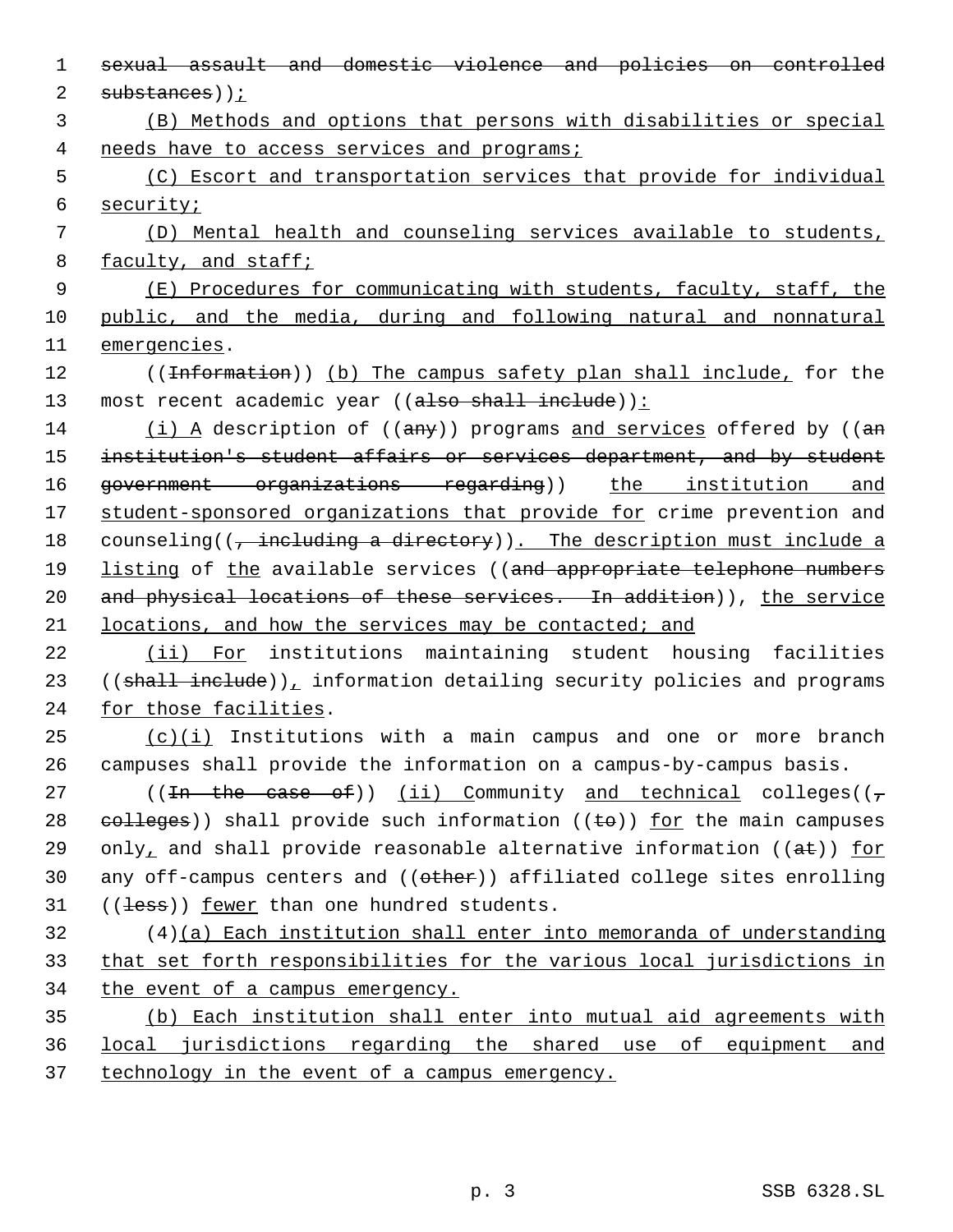(c) Memoranda of understanding and mutual aid agreements shall be 2 updated and included in campus safety plans.

3 (5)(a) Each institution shall establish a task force ((which shall 4 annually)) that examines campus security and safety issues at least 5 annually. ((The task force shall review the report published and distributed pursuant to this section in order to ensure the accuracy and effectiveness of the report, and make any suggestions for 8 improvement. This)) Each task force shall include representation from the institution's administration, faculty, staff, recognized student organizations, and police or security organization.

 (b) Each task force shall review the campus safety plan published 12 and distributed under this section for its respective institution, in 13 order to ensure its accuracy and effectiveness and to make any 14 suggestions for improvement.

 (6) The president of each institution shall designate a specific individual responsible for monitoring and coordinating the institution's compliance with this section and shall ensure that contact information for this individual is made available to all students, faculty, and staff.

 NEW SECTION. **Sec. 2.** A new section is added to chapter 28B.10 RCW to read as follows:

 (1) Each institution of higher education shall take the following actions:

 (a) By October 30, 2008, submit a self-study assessing its ability to facilitate the safety of students, faculty, staff, administration, and visitors on each campus, including an evaluation of the effectiveness of these measures, an assessment of the institution's ability to disseminate information in a timely and efficient manner to students, faculty, and staff, an evaluation of the institution's ability to provide an appropriate level of mental health services, and an action plan and timelines describing plans to maximize program effectiveness for the next two biennia. Four-year institutions shall submit their studies to the higher education coordinating board. Community and technical colleges shall submit their studies to the state board for community and technical colleges.

 (b) By October 30th of each even-numbered year, beginning in 2010, each institution shall submit an update to its plan, including an